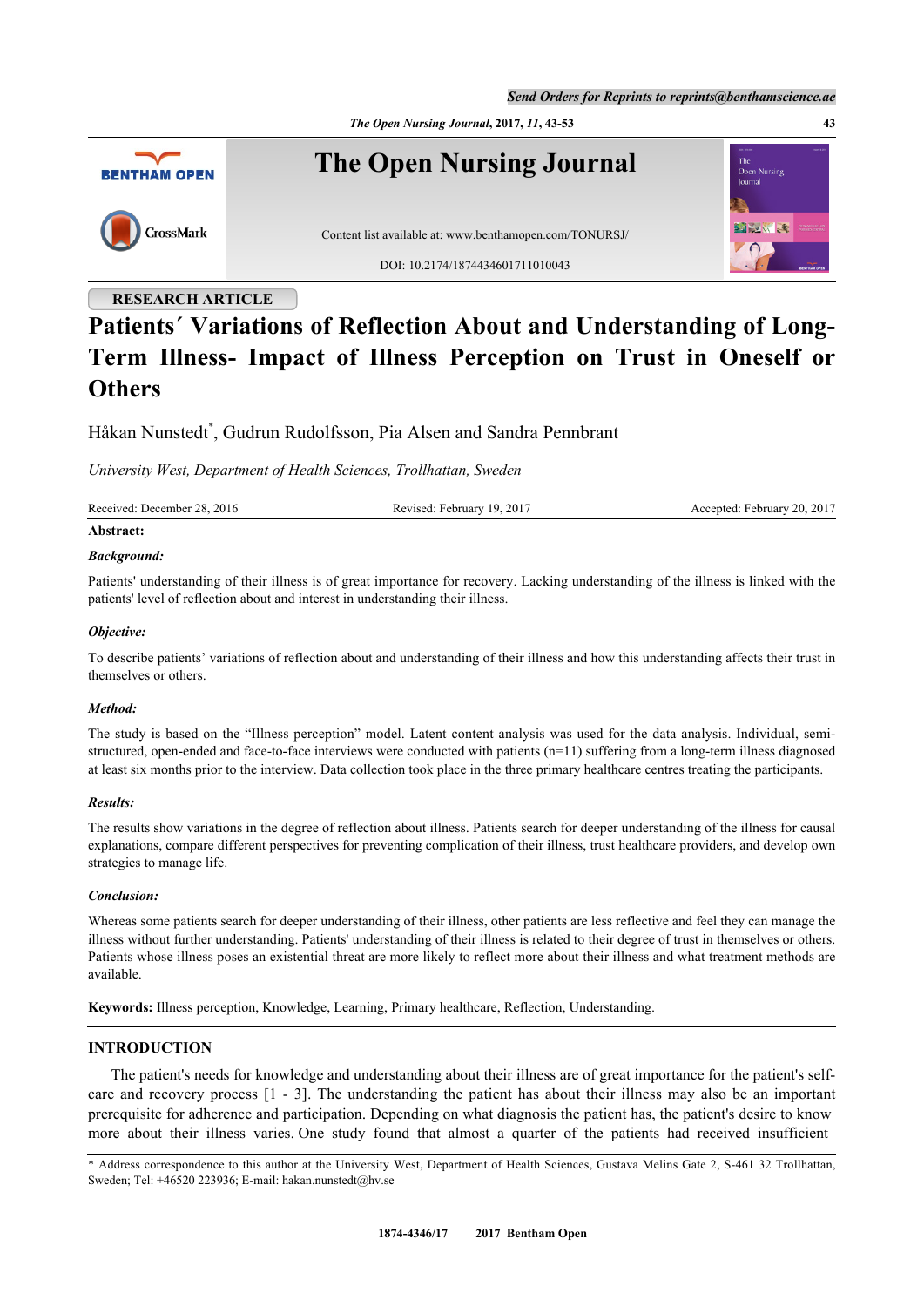information about their illness, self-care methods and the significance of the medication [\[4](#page-9-2)]. Patients often have insufficient knowledge of disease processes; want to know more about the course of their illness, and show great variations in the need for knowledge; which is at its greatest immediately following diagnosis and during relapse [[5,](#page-9-3) [6\]](#page-9-4). Studies also show that patients do not understand the illness despite receiving information from and being in close contact with a specialist [[7\]](#page-9-5). Several studies have underlined the importance of providing individualised information adapted to the patient's age and ability to understand [[8](#page-9-6) - [11\]](#page-9-7). Doing so can be crucial for how patients perceive, accept and understand their illness when receiving their medical diagnosis. One should encourage patients to be well-informed and to act proactively with the support of their healthcare actors [\[12](#page-9-8)].

#### **Perception of One's Own Illness**

There is a difference between the patient's perception of their illness and the medical expression of this perception. The difference is often described in terms of illness versus disease, where 'illness' is the patient's feeling and experience of illness and 'disease' is the medical diagnosis and explanation of the illness. The distinction between illness and disease is a theoretical model which does not necessarily reflect the care and the complexity of the meeting between the patient and the healthcare provider. The patient's self-perceived state of health (illness) and the medical explanation of the disorder (disease) should be considered as a whole as the understanding of the one influences the understanding of the other [\[13](#page-9-9)]. Patients often interpret their experiences of bodily changes in terms of medical explanations even before they consult a doctor. According to Leventhal *et al.* [\[14\]](#page-9-10), an individual's perception of factors related to their illness or symptoms influence their coping behavior. Moreover, a patient's illness perception is not static; it changes over time depending on contextual, cultural and relationship factors [[15\]](#page-9-11). Illness experiences and perceptions are culturally shaped by the way the person has learned to act and think [[13](#page-9-9)] and the meaning of the symptoms and illness varies depending on the patient's ethnic and cultural background [[16](#page-9-12)]. Furthermore, a person's culturally determined beliefs about the cause of the illness will influence their health-related behavior[[17](#page-9-13)]. Illness experiences and perceptions are also connected with biopsychosocial processes which affect the patient's ability to perceive and understand illness symptoms and to take effective action to improve their health [[18\]](#page-9-14).

To understand the patient's illness perception is central to healthcare providers in order to evaluate and support the patient's individual understanding of their illness and to support the patient's empowerment and self-care ability. This requires that healthcare providers see the patient's understanding of their illness as a basic and necessary resource in the care [[19\]](#page-9-15). Although patients often search the Internet for information about their symptoms or illness, such 'objective' information does not always coincide with their individual understanding of the symptoms or illness. In these situations, it is important for healthcare providers to use the patient's illness perception as an additional resource when helping the patient create their individual illness perception [[20\]](#page-10-0).

The patient's perceptions of their health and illness are based on their individual life-world perspective. A person's 'life-world' consists of, among other things, their memories, everyday experiences, and expectations for the future. This means that one cannot draw an objective picture of the patient; instead one must focus on the patient's world as they actually perceive and live it [\[21\]](#page-10-1). The patient's illness perspective represents their attitudes, beliefs, experiences and perceptions of what it means to be a person with an illness in a particular context. A patient's social circumstances and the consequences of the diagnosis on their personal sphere affect how they perceive and react to the illness [[13](#page-9-9)]. The patient's understanding of their illness is therefore an important factor for the planning of meaningful healthcare [\[8](#page-9-6)].

#### **Illness Perception Model**

The illness perception model [[22\]](#page-10-2) illustrates how patients' illness reasoning differs in relation to the degree of trust they place in their own judgment (*trust in oneself*) or in other people (*trust in others*). *Trust in oneself* refers to patients who have trust in themselves and believe that they can control their illness and prevent it from becoming worse. These patients are more involved in their own healthcare, search information about their illness, and can self-manage their lives. *Trust in others* refers to patients who place their trust in the ability and judgment of others and have less confidence in their own ability to control the illness. These patients do not actively search more information about the illness, are less motivated to improve their own health situation, and need more help from others, such as healthcare providers and relatives.

Illness reasoning comprises three dimensions with variations in terms of the patient's reflection about their illness. Patients thinking in personal terms reflect more carefully and deeply about their illness; they want deeper understanding of the illness and search for causal explanations. Patients reflecting and thinking in general terms think more about the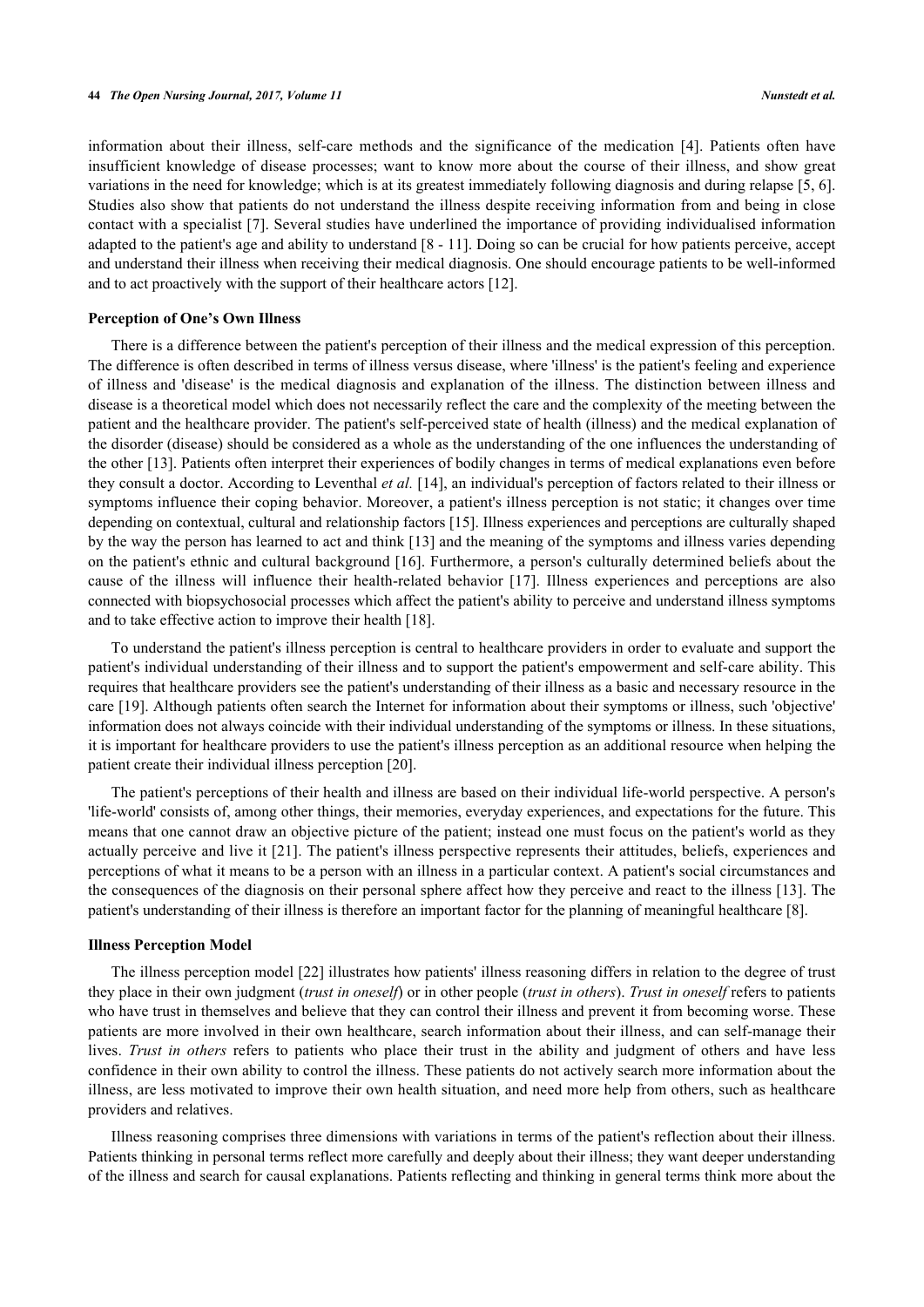possible underlying causes and impact of their illness; they think in terms of preventing complications and are satisfied with a more general and not particularly detailed understanding of their situation. Some patients are less reflective and have no particular thoughts about their illness; their thoughts are more superficial and sporadic, especially when the illness symptoms do not affect them, and their ideas are more predetermined and difficult to influence [[22](#page-10-2)]. In their study of the illness perception of myocardial infarction patients, Alsén *et al*. [\[22\]](#page-10-2) identified six variations of illness perceptions (Fig. **[1](#page-2-0)**).

<span id="page-2-0"></span>

|                          |                        | <b>Trust in oneself</b>    | <b>Trust in others</b>       |
|--------------------------|------------------------|----------------------------|------------------------------|
| <b>Illness reasoning</b> | <b>Reflective in</b>   | Sign of chronic            | Sign of chronic              |
|                          | personal               | condition – feasible       | $condition -$                |
|                          | terms                  | to influence               | uncontrollable               |
|                          | <b>Reflective in</b>   | Acute event that can       | Acute event that can         |
|                          | general                | $recur - feasible to$      | $recur -$                    |
|                          | terms                  | influence                  | uncontrollable               |
|                          | <b>Less reflective</b> | Unthinkable acute<br>event | Non-recurring acute<br>event |

**Fig. (1).** Conceptual model describing variations in illness perception related to the *illness reasoning* of myocardial infarction patients (Alsén *et al*., 2008).

## **Aim**

The aim of the study was to describe patients' variations of reflection about and understanding of their illness and how this understanding affects their trust in themselves or others.

# **MATERIAL AND METHODS**

#### **Design**

A qualitative design was used to describe patients' variations of reflection about and understanding of their illness and how this understanding affects their trust in themselves or others. The study was based on individual interviews using latent content analysis [[23,](#page-10-3) [24](#page-10-4)]. This qualitative design allows to study and understand a person's subjective understanding, thoughts, processes and experiences by allowing the person to express them in their own words. This type of design is appropriate when existing research on a phenomenon is limited [[25](#page-10-5)], which is why the researchers found it promising for gaining insight into patients' reflection about and understanding of their illness.

## **Participants**

The participants were patients (N=11) suffering from a long-term illness that had been diagnosed at least six months prior to the time of the interview. The patients' diagnoses concerned one or more of the following conditions: arthrosis, atrial fibrillation, chronic pain, hypertension, hyperthyroidism, obstructive lung disease and type 2 diabetes. The interview inclusion criteria were: the patient must be at least 18 years of age, be capable of speaking and understanding Swedish, and have received treatment in primary healthcare for at least six months. The patients' sociodemographic variables are shown in Table **[1](#page-2-1)**.

#### <span id="page-2-1"></span>**Table 1. Sociodemographic characteristics of the participants (N=11).**

| Variable        | $N=11$ (Frequency %) |  |
|-----------------|----------------------|--|
| Age             |                      |  |
| Mean            | 68                   |  |
| Range<br>Median | 49-81                |  |
|                 | 69                   |  |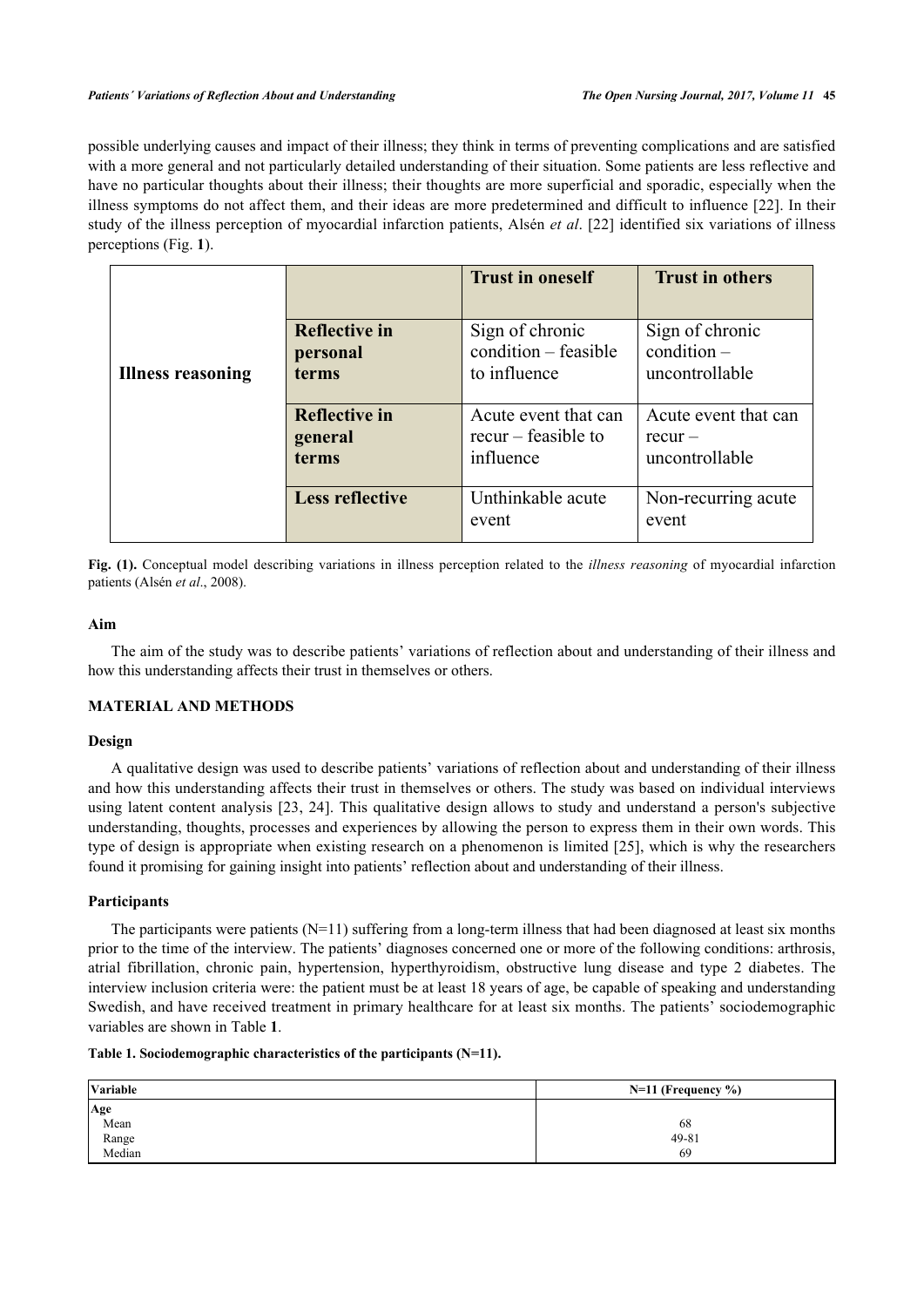| (Table 1) contd           |                      |  |  |
|---------------------------|----------------------|--|--|
| Variable                  | $N=11$ (Frequency %) |  |  |
| <b>Sex</b>                |                      |  |  |
| Male                      | 7(64%)               |  |  |
| Female                    | 4(36%)               |  |  |
| <b>Marital status</b>     |                      |  |  |
| Single                    | 1(9%)                |  |  |
| Married/cohabitation      | $10(91\%)$           |  |  |
| Socioeconomic situation   |                      |  |  |
| Employed                  | 3(27%)               |  |  |
| Retired                   | 7(64%)               |  |  |
| On disability pension     | 1(9%)                |  |  |
| <b>Ethnicity</b>          |                      |  |  |
| Born and raised in Sweden | $11(100\%)$          |  |  |

# **Data Collection**

The participants were selected by healthcare providers at three primary healthcare centres in western Sweden. The healthcare professionals informed their patients about the study's purpose and invited them to take part in it. Consenting patients were contacted by telephone, either by the healthcare professional or by an interviewer, to schedule a time for the interview. Data collection took place from June 2013 to March 2014 through individual face-to-face interviews held in the three primary healthcare centres where the participants were being treated. The interview questions were semistructured and open-ended, and the interview guide called for interviewers to ask additional questions depending on the respondents' answers. The questions asked concerned, for instance, what understanding the respondents had about their illness, if they thought it was important for them to have understanding of their illness, or if they wanted better understanding of their illness. The interviews lasted between 28 and 75 minutes (mean 47 minutes).

#### **Ethical Considerations**

Approval for the study was obtained from the Regional Board of Ethics at the University of Gothenburg (Dnr 873-12). Participating patients were told that participation was entirely voluntary, and that they were free to withdraw, with no reason required, from the interview and the study at their leisure. Each patient provided written informed consent before the interview was carried out.

## **Data Analysis**

The data were initially analysed inductively to identify variations of reflection about and understanding of long-term illness. The data were then sorted deductively and placed in the Illness reasoning model. The interview texts were analysed by means of qualitative content analysis using the latent variables interpreted from the text as the basis of the analysis [[23,](#page-10-3) [24\]](#page-10-4). Initially, the entire recorded interview text was read repeatedly to achieve an overall understanding. In the next step, the individual texts were broken down according to their meaning-bearing units relating to the study's aim. The identified meaning units were condensed to their most significant parts. The underlying messages of the condensed meaning units were then interpreted and coded. The codes were continually adjusted to make the inductive process more rigorous [[25\]](#page-10-5). The patterns found during the analysis and the coded units were sorted and subthemes were identified, which were categorised together into three main themes describing the latent meaning of the overt statements [\[23](#page-10-3), [24](#page-10-4), [25](#page-10-5)]. The transcribed interviews were reviewed by all of the researchers. After nine interviews had been conducted, the researchers together assessed whether or not the data was saturated in relation to the study's aim. Following this first assessment, two additional interviews were conducted and a second data saturation assessment was conducted and concluded that no further interviews were needed. According to Cooper and Endicott [\[26](#page-10-6)] between five and eight participants is usually sufficient to achieve data saturation. After the last two interviews, the researchers concluded that the material was rich in qualitative statements and corresponded to the study's aim, and that further interviews were unlikely to add any major patterns or variations to the gathered material. Table 2 provides a description of the implemented analysis process.

# **Trustworthiness**

Trustworthiness can be defined as credibility, dependability, confirmability and transferability. When evaluating qualitative data, these issues must be considered [\[27\]](#page-10-7). In this study, credibility [[25](#page-10-5)] was achieved by carrying out individual interviews choosing participants from various healthcare centres and with various illness problems and by letting participants describe how they understand their illness and how it affected their management of life. To provide a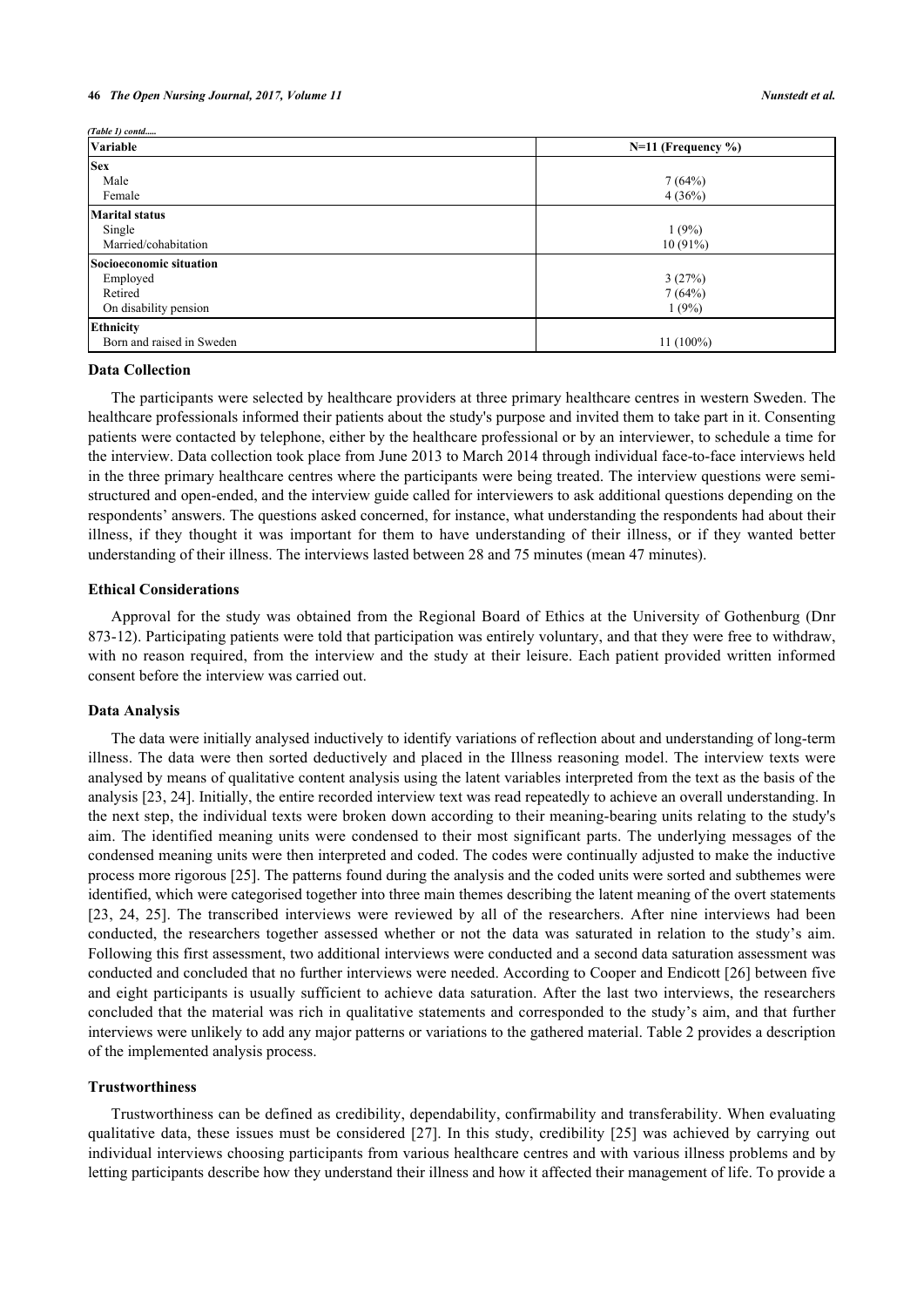broader picture of the problem, participants with several illnesses and with rich experiences of their illness were included in the study. Credibility [[28](#page-10-8)] was also achieved by conducting individual interviews in which the participants described how they understood their illness. The procedure for data analysis and creation of themes and subthemes has been described above. The analysis process was characterised by critical review by all researchers. The researchers also read all of the interviews and jointly defined the themes and subthemes to ensure the study's dependability. Confirmability [[28\]](#page-10-8) was achieved in the course of the analytical process by comparing the codes and subthemes with the interviews throughout the analytical process. Confirmability was also strengthened by relating our results to earlier research and by deductively sorting and placing the result in the Illness reasoning model. The unique answers of the participants and the inductive process sustain the study's confirmability. Furthermore, to meet the requirements for peer debriefing [[27\]](#page-10-7), in the course of the analytical process, the authors read the interviews, checking the coding of the condensed meaning units, and jointly discussed both the analysis and the results. For the sake of trustworthiness, clear descriptions of the interviewed patients' backgrounds and of the method for finding and condensing meaning units have been provided. Furthermore, examples from the interviews have been presented so that readers may judge whether this study's findings can be transferred to other settings.

## **Table 2. Example of analysis process with sub-themes and themes.**

| Original interview text                                | <b>Condensation unit</b>  | Code             | <b>Subtheme</b>            | Theme                    |
|--------------------------------------------------------|---------------------------|------------------|----------------------------|--------------------------|
| And then there are the associations  I've been         | There are associations    | Associations     | Patients search for deeper | <b>Patients actively</b> |
| online and read some articles that they publish  I     | I've been online and read | Articles on the  | understanding about their  | seek knowledge           |
| recognize some stuff and there is of course also a bit | some articles that they   | Internet         | illness through various    | of the disease for       |
| about the various reference values and such things     | publish                   | Read about the   | sources of information     | causal                   |
| So I always ask how my values are so I have little     |                           | reference values |                            | explanations             |
| control myself.                                        |                           |                  |                            |                          |

## **RESULTS**

The study participants ranged in age from 49 to 81 and were suffering from a long-term illness that had been diagnosed at least six months prior to the time of the interview. Themes and subthemes describe patients' variations of reflection about and understanding of their long-term illness. Three themes with subthemes were identified: *patients actively seek knowledge of the illness for causal explanations*, *patients compare different perspectives to get knowledge for preventing complication of their illness* and *patients have trust in healthcare providers' knowledge and develop strategies to manage life*.

#### **Patients Actively Seek Knowledge of the Illness for Causal Explanations**

When the first symptoms appeared and before the illness was diagnosed, patients tried to find out what had caused the illness and search for explanations for deeper understanding. Subsequently, despite having been informed by healthcare providers about the illness, the patients felt an additional need for deeper understanding about the illness and therefore continued to search on their own.

## *Patients Search for Deeper Understanding About Their Illness Through Various Sources of Information*

Following receipt of a diagnosis and information about it, patients felt a need for more understanding of their illness. Patients therefore searched the Internet using the diagnostic name as a search keyword. Patients also searched in other sources such as magazines, brochures or, in some cases, research articles that dealt with their own illness.

I've been online and read some articles … about various benchmarks and stuff … I tend to be well-read and always ask about my [test] values … so I have some control myself.

Some patients were particularly active and searched the Internet for their first signs and for different possible diagnoses. Sometimes, the patient's first Internet search led to the worst possible cause of explanation for their illness.

I didn't want to speculate about something I knew nothing about … One tends to think of the worst-case scenario … So I thought I should do an Internet search.

#### *Patients Try to Understand the Relationship Between Root Cause, Trigger Factor and Present State*

Patients felt a need to understand the connection between the root cause of their illness, its triggering factor, and their present state of health. Patients combined a clearly stated belief about what caused their illness with an active search to identify the root cause. In some cases, patients linked their signs of illness with a diagnosis and presented their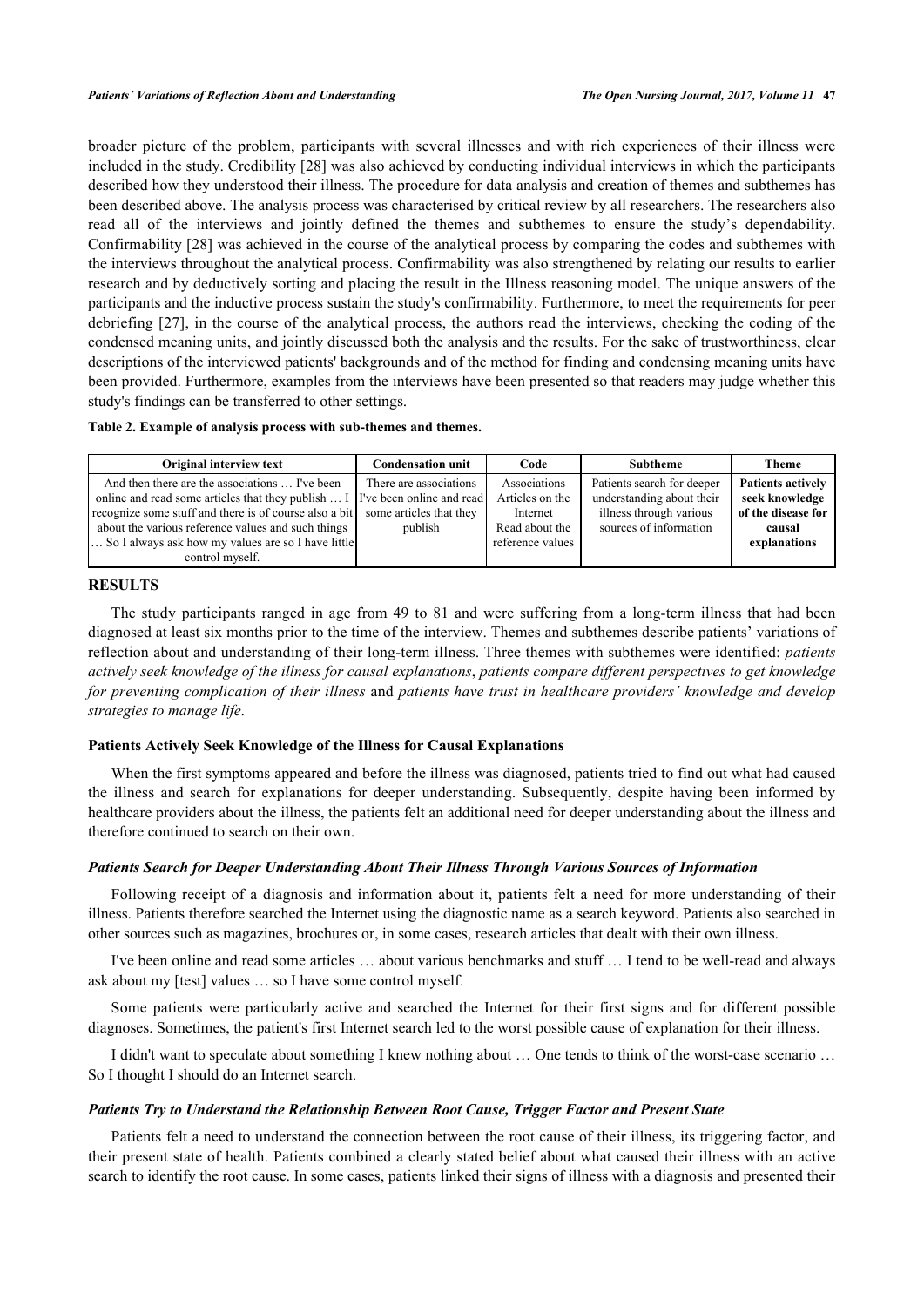thoughts during their medical consultations. Patients also asked relatives whether or not the family had a history of the possible illness, which in the affirmative could explain the symptoms by reason of possible heredity.

It's in my family background. My mother got her joint problems when she was between forty and fifty years old.

Sometimes, the patients speculated about the cause triggering the illness. In some cases, the diagnosis received from a healthcare provider came as a relief, as it proved to be less serious than the patient had initially feared.

## *Patients Want Clear Information from Healthcare Providers to Better Understand the Illness*

The information received from healthcare providers was important for the patient as a support to better understand their illness, especially when the healthcare providers took time to provide more detailed information. Sometimes, healthcare providers did not have time to provide adequate information about the illness or other factors affecting the patient's medical condition.

Most of the information that I received came from the physiotherapist. Doctors don't have much time to talk about the illness. They investigate and write out prescriptions.

Sometimes, patients received a diagnosis, but no further information about its meaning. Consequently, they wished that healthcare providers would take more time to provide information on a more understandable level. The patients also wanted to have an opportunity to ask questions when they were uncertain about what the healthcare provider had actually said.

No one at the healthcare centre described the illness … I can only say that I have type 2 diabetes.

#### **Patients Compare Different Perspectives to Get Knowledge for Preventing Complication of Their Illness**

Patients used different perspectives as references for possible underlying causes of their illness to prevent complications. The sources consisted of data on sampling, drug effects or experiences from people with the same or similar illnesses.

# *Patients Compare Test Results and Reported Medication Effects Without Understanding the Reference Values*

Patients often compared their test results with reference values or described drug effects, noting that a test value was high or low, but not being capable of relating the value, and its consequences, to their illness situation.

They took long-term tests and my results have been 4.9-5 the last three times, which is very low actually.

Sometimes, patients described drug effects in line with the healthcare provider predictions, but without really understanding their implication. Similarly, patients often remembered the name of a drug mentioned by the healthcare provider, but had not always understood the meaning of the information provided about the drug.

# *Patients use Experiences and Information from Other Peoples' Illness Situations and Compare them with their own Situation*

Patients sought experiences from people suffering from the same or similar illnesses and compared the information obtained with their own illness and life situation. One patient had created a website dedicated to the illness and built up a large online social network of people with similar problems. This network served both an informational and a confirmatory purpose as the patient and the website visitors used its discussion forum to share information and comments about healthcare providers, treatments and life situations.

We are a group of people who have problems with pain that medications cannot alleviate; we are disabled in the sense that we cannot move about without feeling pain and doctors usually cannot do anything about it.

# **Patients have Trust in Healthcare Providers' Knowledge and Develop Strategies to Manage Life**

As patients trusted the healthcare providers, and counted on such providers to have the right information needed for treatment and self-care measures, patients developed strategies to deal with their life situation and to endure without needing more understanding of the illness.

#### *Patients Accept and Manage Life*

After receiving a diagnosis of their illness, patients accepted the illness and developed strategies to manage or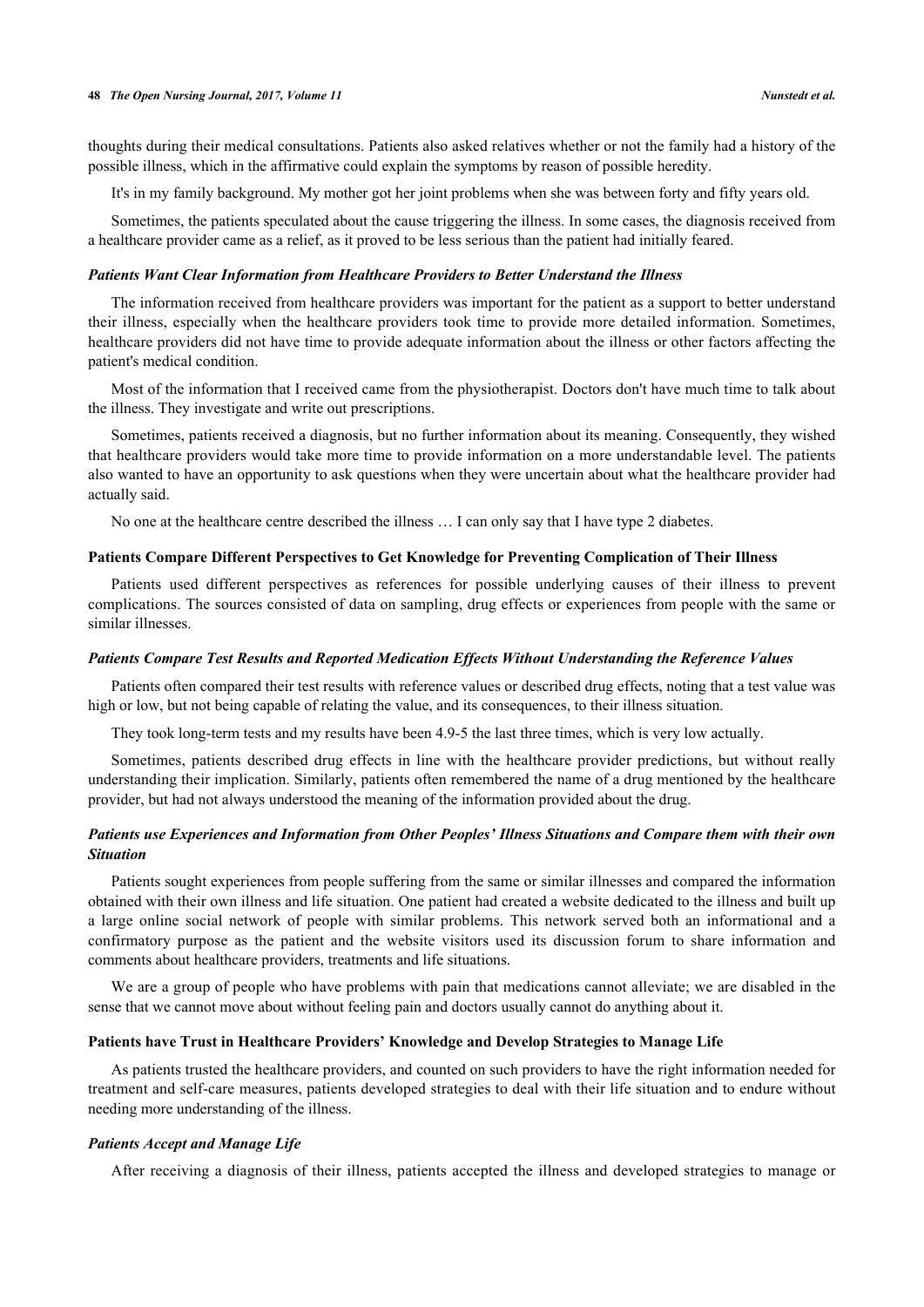distance themselves from it in order not to let it affect their lives too much. The strategies enabled them to manage their illness and to have a good life despite its effects. Patients had no need to reflect more about the illness and its manifestations, and fought against the pain and became tougher when positive effects of medication or other treatment failed to occur.

If physical therapy doesn't help, then one can try cortisone; if that doesn't work, then one can operate and replace the knee; but I'll keep resisting it for as long as possible.

In some cases, the patient was very physically active and refused to be hindered by pain or other symptoms. In some cases, physical activities helped patients temporarily forget their illness and pain. One patient described his reasoning when helping a neighbour with roofing work.

It's not that I'm afraid of heights, but I'm stiff and cannot move about freely … It [the roof] is uneven so one has move about in strange ways, making the joints hurt … But this doesn't keep me from doing work on the roof from time to time.

Patients did not allow the illness to bother them too much in their daily life and strove to maintain a good quality of life. To this end, patients changed their perspective on the illness, seeing it more as a wound that would heal than as a debilitating condition. In some cases, patients had not received any direct information or instructions about the illness and did not feel any need therefore, as they actually felt quite healthy.

## *Patients Focus on What Works*

Patients trusted their own strategies for dealing with their problems and lived a good life without feeling a need for more understanding of their illness. Several patients focused on what they knew worked for them considering their individual limitations. Sometimes patients put their illness to the test and challenged their symptoms, like when type 2 diabetes patients intentionally failed to maintain their prescribed diet (either by not eating or by eating sweets), often being surprised that the negative effects were not worse.

We ate a good dinner ... and then tested our blood glucose level ... after the dinner it was only 7.8-something ... nothing particularly dangerous to get worked up about … so I took a bun and a cake with the coffee ... a second test showed that the levels had not changed much.

#### *Patients have Confidence in Healthcare Providers*

Patients did not believe that more understanding would make them feel better. Instead, they trusted in the healthcare providers' skills and knowledge of the illness, and in their ability to correctly assess the condition. Sometimes, patients placed themselves completely in the hands of the healthcare providers and even felt that the illness offered them certain benefits.

So I'll get a medical examination every year and meet NN [district nurse] once a year, even every six months … they take care of me … without the illness I wouldn't have gone to the healthcare centre.

Patients felt that it was essential to have continuity in terms of the healthcare providers met, in order to not have to repeat their medical history over and over again. It was particularly important that the healthcare provider possess expert knowledge of the patient's illness.

As soon as something comes up, I contact the doctor and ask what is happening and whether or not it is something to be concerned about.

# **DISCUSSION**

The results of this study show that patients vary in their degree of reflection about and understanding of their illness and that this reflection and understanding are related to their degree of trust in themselves or in others (see Table **[3](#page-7-0)**). There are patients who have a great need for specific and deeper understanding of their illness and there are patients who have a more general rather than detailed need for understanding of their illness. There are also patients who have less need for understanding, who trust in their own ability to self-manage the illness or have confidence in the healthcare providers' expertise.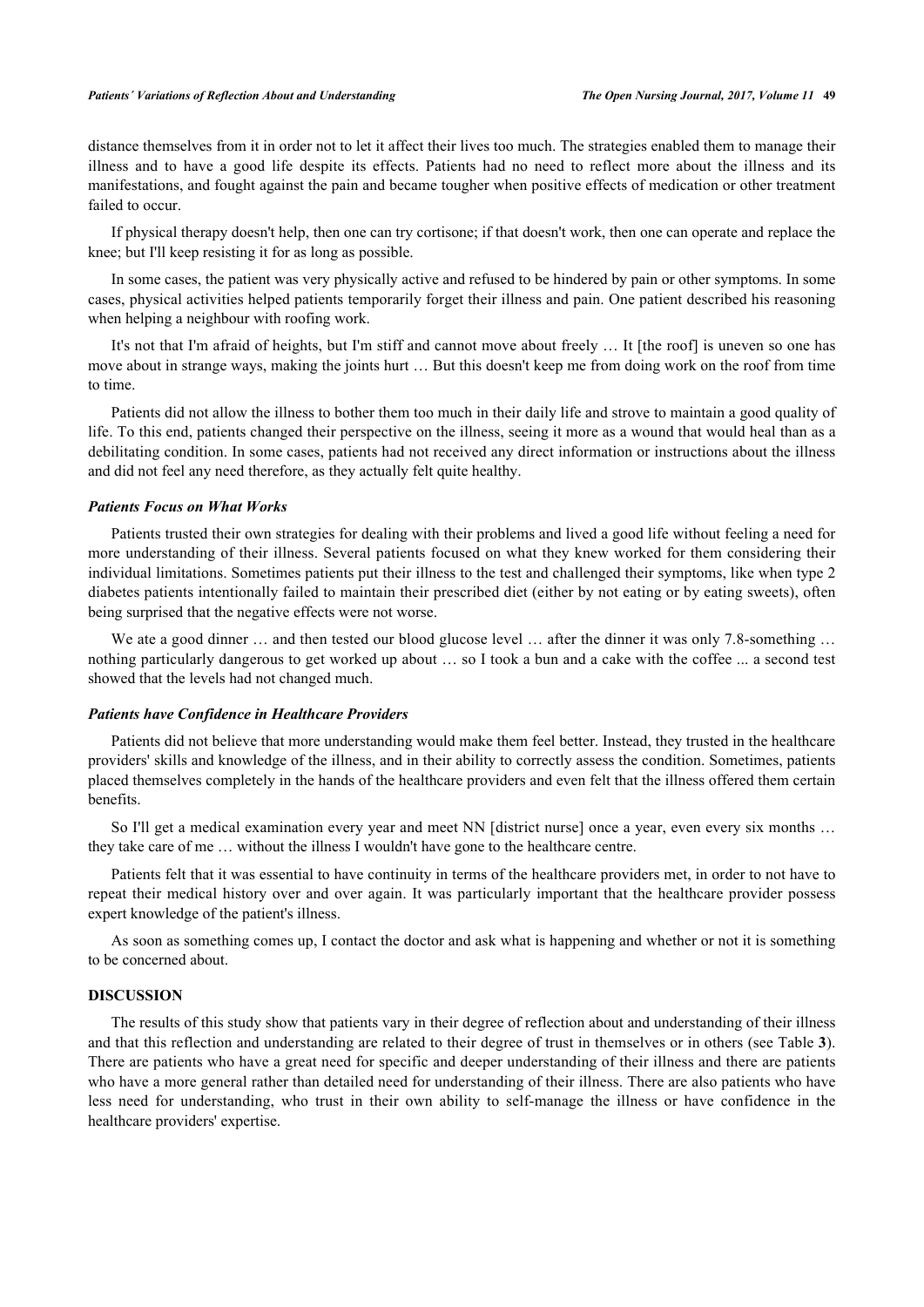| <b>Illness</b><br>reasoning | Reflective in personal<br>terms                                                                             | <b>Trust in oneself</b>                                                                                                                                                               | <b>Trust in others</b>                                                                                         |
|-----------------------------|-------------------------------------------------------------------------------------------------------------|---------------------------------------------------------------------------------------------------------------------------------------------------------------------------------------|----------------------------------------------------------------------------------------------------------------|
|                             | Patients actively seek knowledge of the<br>disease for causal explanations                                  | Patients understand their illness through<br>various sources of information<br>Patients try to understand the relationship<br>between root cause, trigger factor and<br>present state | Patients want clear information from<br>healthcare providers to better understand the<br>illness               |
|                             | Reflective in general<br>terms                                                                              | <b>Trust in oneself</b>                                                                                                                                                               | <b>Trust in others</b>                                                                                         |
|                             | Patients compare different perspectives to get<br>knowledge for preventing complication of<br>their illness | Patients use experiences and information<br>from other peoples' illness situations and<br>compare them with their own situation                                                       | Patients compare test results and reported<br>medication effects without understanding<br>the reference values |
|                             | <b>Less reflective</b>                                                                                      | <b>Trust in oneself</b>                                                                                                                                                               | <b>Trust in others</b>                                                                                         |
|                             | Patients have trust in healthcare providers<br>knowledge and develop strategies to manage<br>life           | Patients accept and manage life<br>Patients focus on what works                                                                                                                       | Patients have confidence in healthcare<br>providers                                                            |

## <span id="page-7-0"></span>**Table 3. The result (themes and sub-themes) in relation to the Illness reasoning model.**

Some patients search for a deeper understanding of their illness and want detailed answers, ask many questions and want to know the causes of the illness. Such patients want to understand how the illness affects them and they do not simply accept that they had been diagnosed. They also have confidence in their own ability to influence their situation. Some patients try to understand the relationship between the root cause, the triggering factor and the present state when they search for understanding of the illness; these patients have trust in themselves. According to the "Illness perception" model [\[22\]](#page-10-2), patients who are reflective in personal terms reflect more carefully and deeply about their illness, want to achieve deeper understanding of the illness, and search for causal explanations. Several studies have underlined that a patient's desire for more understanding of their illness is important for the recovery process [\[1](#page-9-0) - [3](#page-9-1)].

Patients who rather reflect in general terms about their illness compare their test results and the medication effects of their illness without understanding the reference values. However, they have no need to understand the background of, for example, a test result or a blood glucose value, and they show that they have great confidence in the ability of the healthcare staff. They prefer to place their trust in others. The patients think in terms of preventing complications and are satisfied with a more general and not particularly detailed understanding of their situation.

Some patients are less reflective, put their trust in others, and thus accept and manage their life. Alsén *et al*. [[22](#page-10-2)] model shows that patients who want healthcare providers to provide clear information about their illness are reflective in general terms. They do not reflect on deeper causes or effects and are satisfied with a general understanding of their illness situation. They put faith in the knowledge of healthcare providers and do not feel they that can improve their own situation. They do not need detailed information and do not have theories about the origin of their illness. They do not let the illness bother them more than absolutely necessary in their daily life. Dahlberg and Segesten [\[21](#page-10-1)] believe that the patient's perception of their health and illness situation is based on their individual life-world perspective. The lifeworld consists of, among other things, the patient's memories, everyday experiences, and expectations for the future. They do not believe that drugs or other therapy can help them and they develop their own strategies to deal with the illness.

When patients focus on what works for them they manifest trust in themselves. They test their way forward and find their own strategies to be able to live their life. They therefore do not want to get detailed information about their illness but rather distance themselves from it. These patients are less reflective about their illness; their reflections are more superficial and sporadic, especially when the symptoms do not affect them [\[22\]](#page-10-2). They also have more predetermined ideas and are more difficult to influence. They also place great trust in the healthcare providers' expertise [trust in others] and do not feel that they need to find out more on their own.

There seems to be a connection between reflection, understanding and how much illness symptoms affect the patient's daily life. For example, high blood pressure does not always show symptoms in everyday life and therefore the patient does not actively search for understanding in the same way as would a patient suffering from, for instance, constant and unbearable pain. Patients whose illness poses an existential threat are more likely to reflect more about their illness and what treatment methods are available. This agrees with Kleinman's [\[13\]](#page-9-9) observation that one should consider the patient's self-perceived state of health [illness] and the medical explanation of the disorder [disease] as an interdependent whole, and with the insight that a patient's lack of reflection and understanding of their illness can be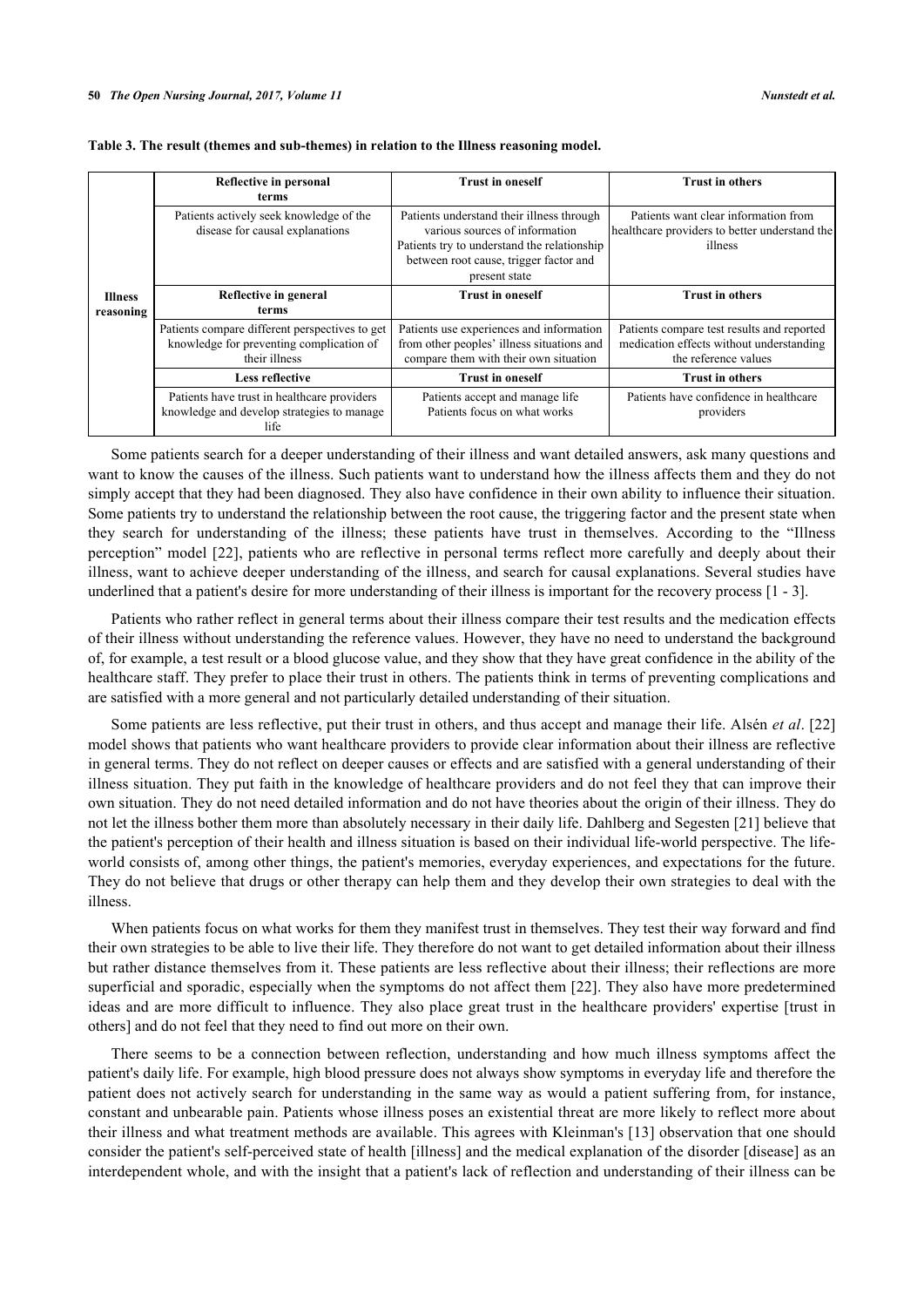linked to the patient's level of understanding of the illness and interest in seeking information about the illness [[1](#page-9-0), [3\]](#page-9-1). The patients in the study used reflection to understand their illness in different ways, which also affected the learning process itself and how actively they used the understanding of the illness to manage it in everyday life. This confirms the importance, noted in several studies [\[8](#page-9-6) - [11](#page-9-7)] of providing individualised information that takes the patient's ability to understand the illness better into account.

## **Limitations**

A limitation of this study may be that the recruitment of the participants was carried out by the healthcare providers, possibly selecting individuals who were better than others at expressing their problems, which may have influenced the study's trustworthiness. However, there was variation in the depth and duration of the illness, abilities, and verbal ability among the participants, indicating that they were a heterogeneous group with varied understanding of the illness. Other limitations were that the participants' average age was relatively high and that there were slightly fewer women than men, which may limit the transferability of the result to similar groups. Another limitation was that the study focuses only on patients with long-term illnesses, which may entail that its conclusions are only transferable to patients with similar conditions. Yet another limitation was that only Swedish-speaking people were interviewed, which may affect the transferability of the study regarding people with different ethnic or cultural backgrounds. Such aspects may be of interest for future studies.

# **CONCLUSION**

This study focuses on how the patients reflect on and understand their illness and how this understanding affects their trust in themselves or others. Patients reflect on their illness at different levels, from a personal level to a more general level, and have different needs and use of understanding of their illness. Some patients do not reflect very much at all about their illness and develop their own strategies to cope with it. There are variations regarding how the reflection is used depending on the patients' level of confidence in their own ability to manage the illness, as well as regarding their reliance on the skills of others, in particular healthcare providers. There is nothing that supports the idea that more understanding of the illness always helps patients manage their daily life. This depends on how the understanding uses as knowledge in action. Patients, who want to understand more about the illness, create their own understanding, trust themselves and could use the understanding as knowledge in action and thus better understand how to manage the illness. At the same time, there are patients who have a good ability to function without having the need to know so much about the illness and is content to focus on what works. They have found other, compensatory ways to manage the illness.

To enable and promote the use of understanding of the illness, the understanding provided should be tailored to the patients' needs, abilities and levels of health. The goal must always be that the patient should be able to trust in their own understanding and through this develop a better ability to manage their disease and symptoms in daily life (improved self-care ability). Special attention should be paid to patients who have a high level of trust in others in order to strengthen their trust in themselves. Clinical interventions with both patients and healthcare providers are necessary. Interventions may also contribute to the development of an assessment tool based on the "Illness perception" model in order to assess the patients' need for understanding and opportunities for managing their illness. It is also important to study other age groups (younger persons and children) and whether or not a patient's need for understanding of the illness, as well as perception of it, depends on the illness type and on for how long the patient has had the illness.

# **ETHICS APPROVAL AND CONSENT TO PARTICIPATE**

Ethical Approval was given by the Regional Board of Ethics at the University of Gothenburg, Sweden and the reference number is: Dnr 873-12.

# **HUMAN AND ANIMAL RIGHTS**

No Animals/Humans were used for studies that are base of this research.

## **CONSENT FOR PUBLICATION**

Not applicable.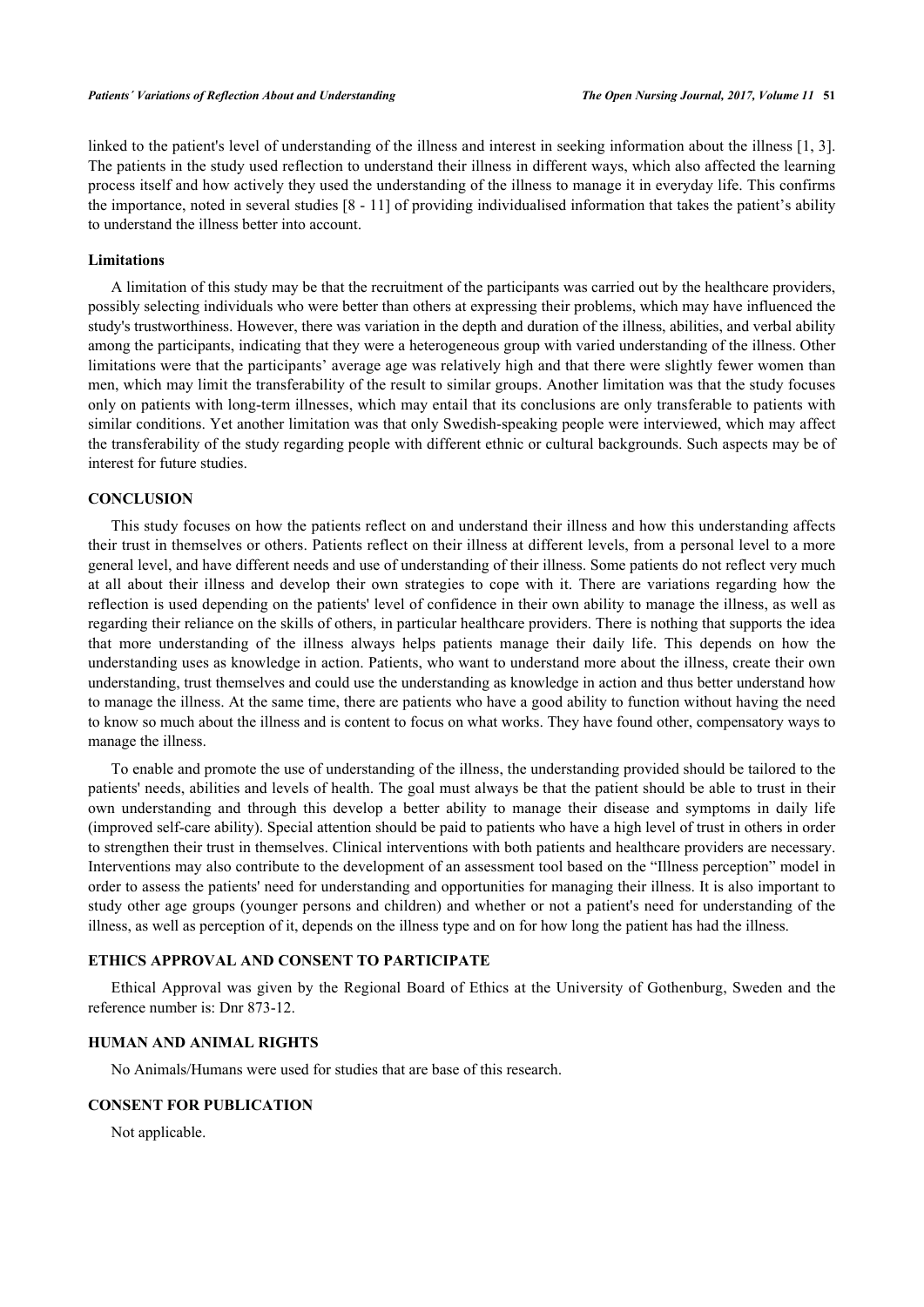# **CONFLICT OF INTEREST**

The authors confirm that this article content has no conflict of interest.

## **ACKNOWLEDGEMENTS**

The authors thank the primary healthcare personals and the interviewed patients for accepting to participate in this study, as well as Patrick Reis for his editing and proofreading assistance.

# **REFERENCES**

- <span id="page-9-0"></span>[1] Schneider A, Wensing M, Quinzler R, Bieber C, Szecsenyi J. Higher preference for participation in treatment decisions is associated with lower medication adherence in asthma patients. Patient Educ Couns 2007; 67(1-2): 57-62. [\[http://dx.doi.org/10.1016/j.pec.2007.01.019](http://dx.doi.org/10.1016/j.pec.2007.01.019)] [PMID: [17346917\]](http://www.ncbi.nlm.nih.gov/pubmed/17346917)
- [2] Nunstedt H, Nilsson K, Skärsäter I, Kylén S. Experiences of major depression: individuals perspectives on the ability to understand and handle the illness. Issues Ment Health Nurs 2012; 33(5): 272-9. [\[http://dx.doi.org/10.3109/01612840.2011.653038\]](http://dx.doi.org/10.3109/01612840.2011.653038) [PMID: [22545633](http://www.ncbi.nlm.nih.gov/pubmed/22545633)]
- <span id="page-9-1"></span>[3] Nunstedt H, Nilsson K, Skärsäter I. The portfolio method as management support for patients with major depression. J Clin Nurs 2014; 23(11-12): 1639-47. [\[http://dx.doi.org/10.1111/jocn.12284\]](http://dx.doi.org/10.1111/jocn.12284) [PMID: [24127874](http://www.ncbi.nlm.nih.gov/pubmed/24127874)]
- <span id="page-9-2"></span>[4] Newcomb PA, McGrath KW, Covington JK, Lazarus SC, Janson SL. Barriers to patient-clinician collaboration in asthma management: the patient experience. J Asthma 2010; 47(2): 192-7. [\[http://dx.doi.org/10.3109/02770900903486397\]](http://dx.doi.org/10.3109/02770900903486397) [PMID: [20170328](http://www.ncbi.nlm.nih.gov/pubmed/20170328)]
- <span id="page-9-3"></span>[5] Kao MH, Tsai YF. Illness experiences in middle-aged adults with early-stage knee osteoarthritis: findings from a qualitative study. J Adv Nurs 2014; 70(7): 1564-72. [\[http://dx.doi.org/10.1111/jan.12313\]](http://dx.doi.org/10.1111/jan.12313) [PMID: [24237307](http://www.ncbi.nlm.nih.gov/pubmed/24237307)]
- <span id="page-9-4"></span>[6] Lesnovska KP, Börjeson S, Hjortswang H, Frisman GH. What do patients need to know? Living with inflammatory bowel disease. J Clin Nurs 2014; 23(11-12): 1718-25. [\[http://dx.doi.org/10.1111/jocn.12321\]](http://dx.doi.org/10.1111/jocn.12321) [PMID: [24004406](http://www.ncbi.nlm.nih.gov/pubmed/24004406)]
- <span id="page-9-5"></span>[7] Field K, Ziebland S, McPherson A, Lehman R. Can I come off the tablets now? A qualitative analysis of heart failure patients understanding of their medication. Fam Pract 2006; 23(6): 624-30. [\[http://dx.doi.org/10.1093/fampra/cml036\]](http://dx.doi.org/10.1093/fampra/cml036) [PMID: [16837480](http://www.ncbi.nlm.nih.gov/pubmed/16837480)]
- <span id="page-9-6"></span>[8] Hörnsten A, Sandström H, Lundman B. Personal understandings of illness among people with type 2 diabetes. J Adv Nurs 2004; 47(2): 174-82.

[\[http://dx.doi.org/10.1111/j.1365-2648.2004.03076.x\]](http://dx.doi.org/10.1111/j.1365-2648.2004.03076.x) [PMID: [15196191](http://www.ncbi.nlm.nih.gov/pubmed/15196191)]

- [9] Jansen J, van Weert J, van Dulmen S, Heeren T, Bensing J. Patient education about treatment in cancer care: an overview of the literature on older patients needs. Cancer Nurs 2007; 30(4): 251-60. [\[http://dx.doi.org/10.1097/01.NCC.0000281735.25609.af](http://dx.doi.org/10.1097/01.NCC.0000281735.25609.af)] [PMID: [17666973](http://www.ncbi.nlm.nih.gov/pubmed/17666973)]
- [10] Nicolaije K-A, Husson O, Ezendam N-P, *et al.* Endometrial cancer survivors are unsatisfied with received information about diagnosis, treatment and follow-up: a study from the population-based PROFILES registry. Patient Educ Couns 2012; 88(3): 427-35. [\[http://dx.doi.org/10.1016/j.pec.2012.05.002](http://dx.doi.org/10.1016/j.pec.2012.05.002)] [PMID: [22658248\]](http://www.ncbi.nlm.nih.gov/pubmed/22658248)
- <span id="page-9-7"></span>[11] Woodcock H, Gillam S. A one-to-one thing is better than a thousand books: views and understanding of older people with diabetes. Qual Prim Care 2013; 21(3): 157-63. [PMID: [23968265\]](http://www.ncbi.nlm.nih.gov/pubmed/23968265)
- <span id="page-9-8"></span>[12] Meyfroidt S, Aeyels D, Van Audenhove C, *et al.* How do patients with uncontrolled diabetes in the Brussels-Capital Region seek and use information sources for their diet? Prim Health Care Res Dev 2013; 14(3): 229-39. [\[http://dx.doi.org/10.1017/S1463423612000205](http://dx.doi.org/10.1017/S1463423612000205)] [PMID: [22717540\]](http://www.ncbi.nlm.nih.gov/pubmed/22717540)
- <span id="page-9-9"></span>[13] Kleinman A. The Illness Narratives Suffering, Healing, and the Human Condition. New York: Basic Books 1988.
- <span id="page-9-10"></span>[14] Leventhal H, Nerentz DR, Steele DR. Illness perception and coping with health threat. In: Baum AS, Taylor E, Singer JE, Eds. Handbook of psychology and health. Hilsdale: Erlbaum Hilsdale; vol. 4: pp. 219-52.
- <span id="page-9-11"></span>[15] Fioretos I, Hansson K, Nilsson G. Vårdmöten Kulturanalytiska perspektiv på möten inom vården. Lund: Studentlitteratur 2013. Care Meetings. Culture-Analytical Perspectives on Meetings in Healthcare[in Swedish]
- <span id="page-9-12"></span>[16] Good BJ, Good MJ. The meanings of symptoms; a cultural hermeneutic model for clinical practice. In: The relevance of social science for medicine. Netherland: Springer 1981; pp. 165-96.
- <span id="page-9-13"></span>[17] Cartwright BY. Understanding Health Beliefs about Illness: A Culturally Responsive Approach. J Rehabil 2010; 76(2): 40.
- <span id="page-9-14"></span>[18] Pender NJ, Murdaugh CL, Parsons MA. Health Promotion in Nursing Practice. 5th ed. Upper Saddle River, NJ: Prentice Hall 2006.
- <span id="page-9-15"></span>[19] Booker S, Morris M, Johnson A. Empowered to change: evidence from a qualitative exploration of a user-informed psycho-educational programme for people with type 1 diabetes. Chronic Illn 2008; 4(1): 41-53.